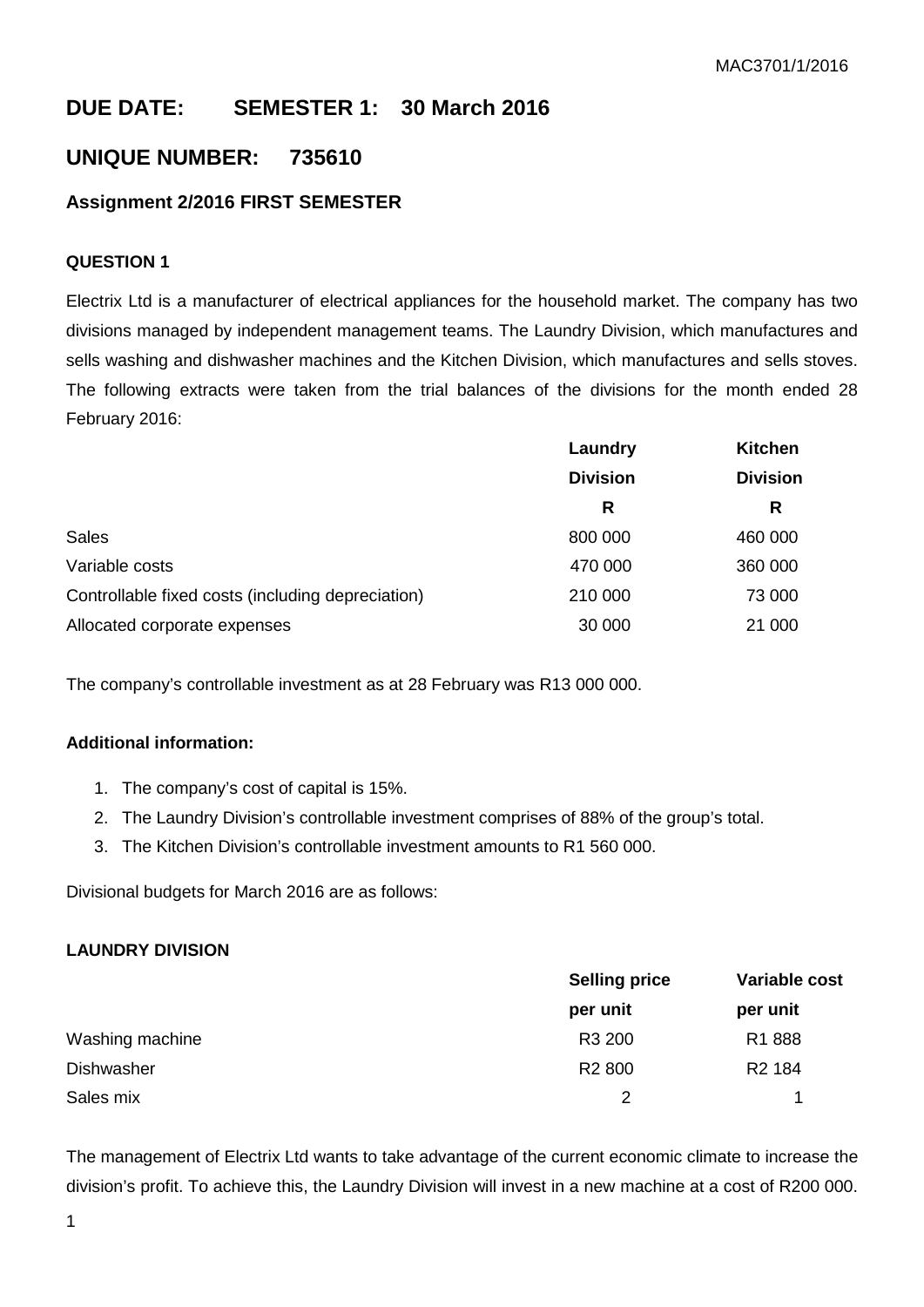The machine has an estimated useful life of 4 years. The machine will be financed by a loan from C Bank. The loan bears a fixed interest amount of R1 800 per month for 4 years. Monthly insurance costs for the machine will be R2 000.

## **KITCHEN DIVISION**

The company wants to increase the division's controllable profit from the current R27 000 to R50 000. To achieve this, variable costs will amount to R1 800 per unit and fixed costs will increase by R15 000 per month from the previous month. The budgeted number of stoves to be sold for the month is 300.

Allocated corporate expenses will remain the same.

## **REQUIRED:**

| (a) | Determine the annualised return on investment (ROI) for both divisions based on the month       | (5)  |
|-----|-------------------------------------------------------------------------------------------------|------|
|     | of February 2016.                                                                               |      |
| (b) | Briefly comment on the performance of the divisions using ROI data in (a) above.                | (4)  |
| (c) | Determine the annualised residual income (RI) for both divisions based on the month of          | (6)  |
|     | February 2016.                                                                                  |      |
| (d) | Determine the number of units that the Laundry Division should sell in order to breakeven for   | (15) |
|     | the month of March 2016.                                                                        |      |
|     | <b>Note:</b> Allocated corporate expenses should also be covered.                               |      |
| (e) | Prepare a budget for the Laundry Division using the number of units in (d) above for the        | (5)  |
|     | month of March 2016.                                                                            |      |
| (f) | Prepare a budget for the Kitchen Division for the month of March 2016.                          | (10) |
| (g) | Define the Controllability principle. Make use of the Kitchen Division as an example.           | (2)  |
| (h) | Define operating leverage and calculate the <b>degree of operating leverage</b> for the Kitchen | (3)  |
|     | Division for the month of March 2016.                                                           |      |
|     | <b>Total</b>                                                                                    | [50] |

#### **Please note that for budgets as required above the following format should be used:**

| Sales                                     |   |
|-------------------------------------------|---|
| <b>Less:</b> Variable costs               |   |
| Contribution                              |   |
| <b>Less:</b> Controllable fixed costs     |   |
| Controllable income                       |   |
| <b>Less:</b> Allocated corporate expenses |   |
| Divisional net profit before tax          | R |
|                                           |   |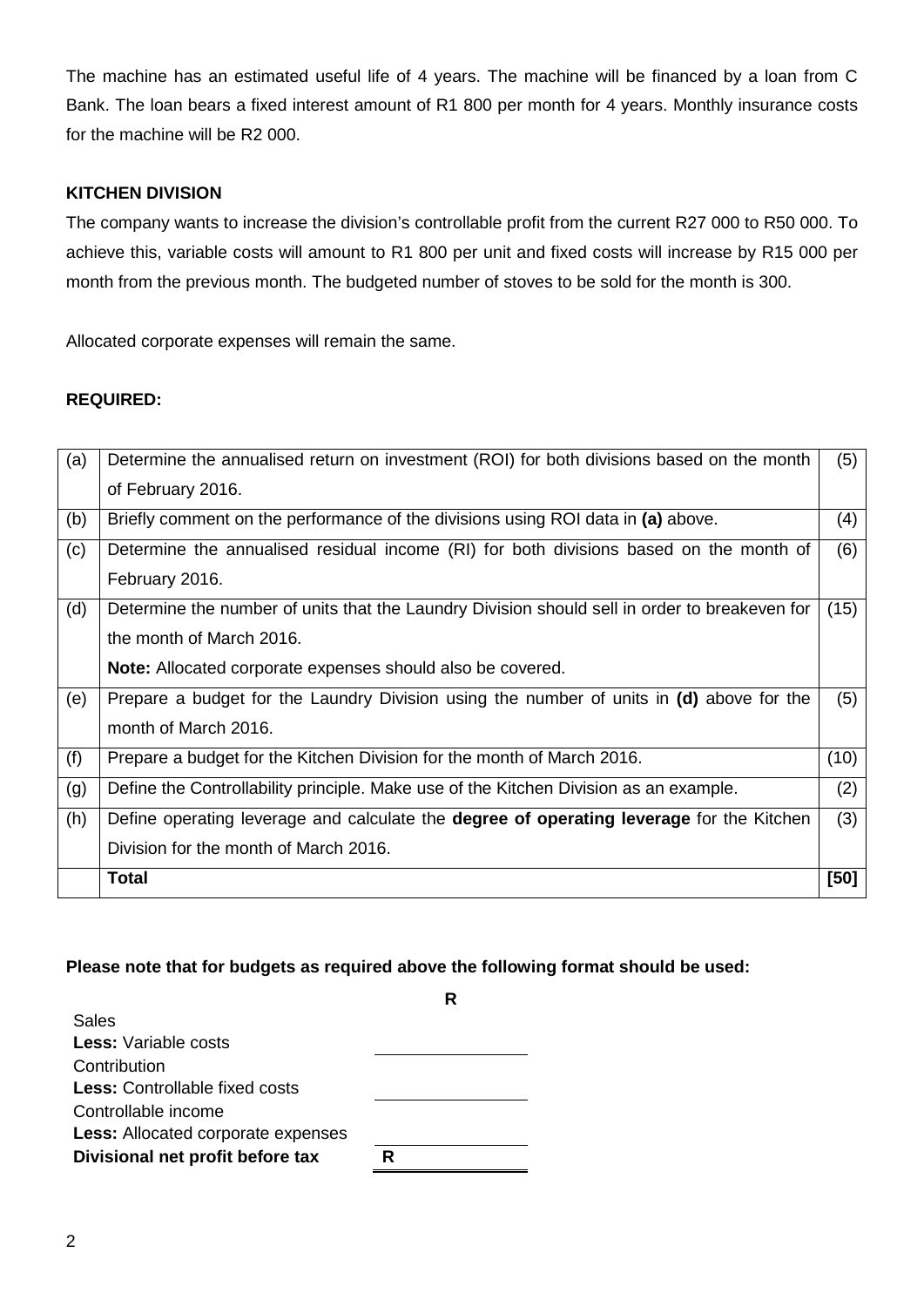### **QUESTION 2**

#### **STANDARD TISSUE PAPER**

Zungu Zeng Ltd is a manufacturer of toilet tissue making paper. The company manufactures 1 Ply and 2 Ply tissue making paper which it sells to large toilet tissue paper suppliers, who converts this to toilet tissue rolls, who then sell these to wholesalers around the country. The company uses a standard direct costing system for planning and control purposes.

The standard per unit is as follows:

|                        |                               | 1 Ply   | 2 Ply   |
|------------------------|-------------------------------|---------|---------|
|                        |                               |         |         |
| Selling price          |                               | 5 000   | 7 500   |
| Direct raw material    | $(R15 \text{ per kg})$        | 1 500   | 2 4 0 0 |
| Labour                 | (R100 per direct labour hour) | 2 0 0 0 | 3 0 0 0 |
| <b>Total overheads</b> | (R50 per direct labour hour)  | 1 000   | 1 500   |

The total monthly budgeted sales units are 8 000 for 1 Ply and 5 000 for 2 Ply.

Total budgeted fixed manufacturing overheads amounts to R9 300 000 per month.

The raw material used in the manufacturing process is available in limited supply. The company can only access 1 500 000 kilograms per month.

The **actual results** for March 2016 were as follows:

|                              | 1 Ply              | 2 Ply  |
|------------------------------|--------------------|--------|
| Production and sales (units) | 7.500              | 4 500  |
| Selling price per unit       | R <sub>5</sub> 200 | R7 200 |
| Raw material used per unit.  | 110 ka             | 150 kg |

Labour rate and hours per unit were as per standards for the month.

Variable overheads per unit were as per standards for the month.

Total raw material purchased and issued to production for the month were 1 500 000 kilograms amounting to R24 000 000 in total.

Total actual fixed manufacturing overheads for March 2016 were R9 000 000.

#### **SPECIAL ORDER**

Spuur Chicken Ranches Ltd recently approached Zungu Zeng Ltd with a request to manufacture and deliver 5 000 boxes of sealed wet wipe serviettes for its restaurants across the country, over the next twelve months. It is the first time that the company will manufacture such an order. The following information is available:

1. The company will invest in an automated machine at a cost of R400 000. The machine has an estimated useful life of 4 years. The cost of the machine will be funded by a loan from Abza Bank. The loan is repayable in four equal installments over two years and it has a fixed interest rate of 11% per annum.

2. In addition to the machine above, the company will purchase a special printer at a cost of R75 000 to print the name of Spuur on the covers of the serviettes. The special printer has an estimated useful life of 1 year with no resale value.